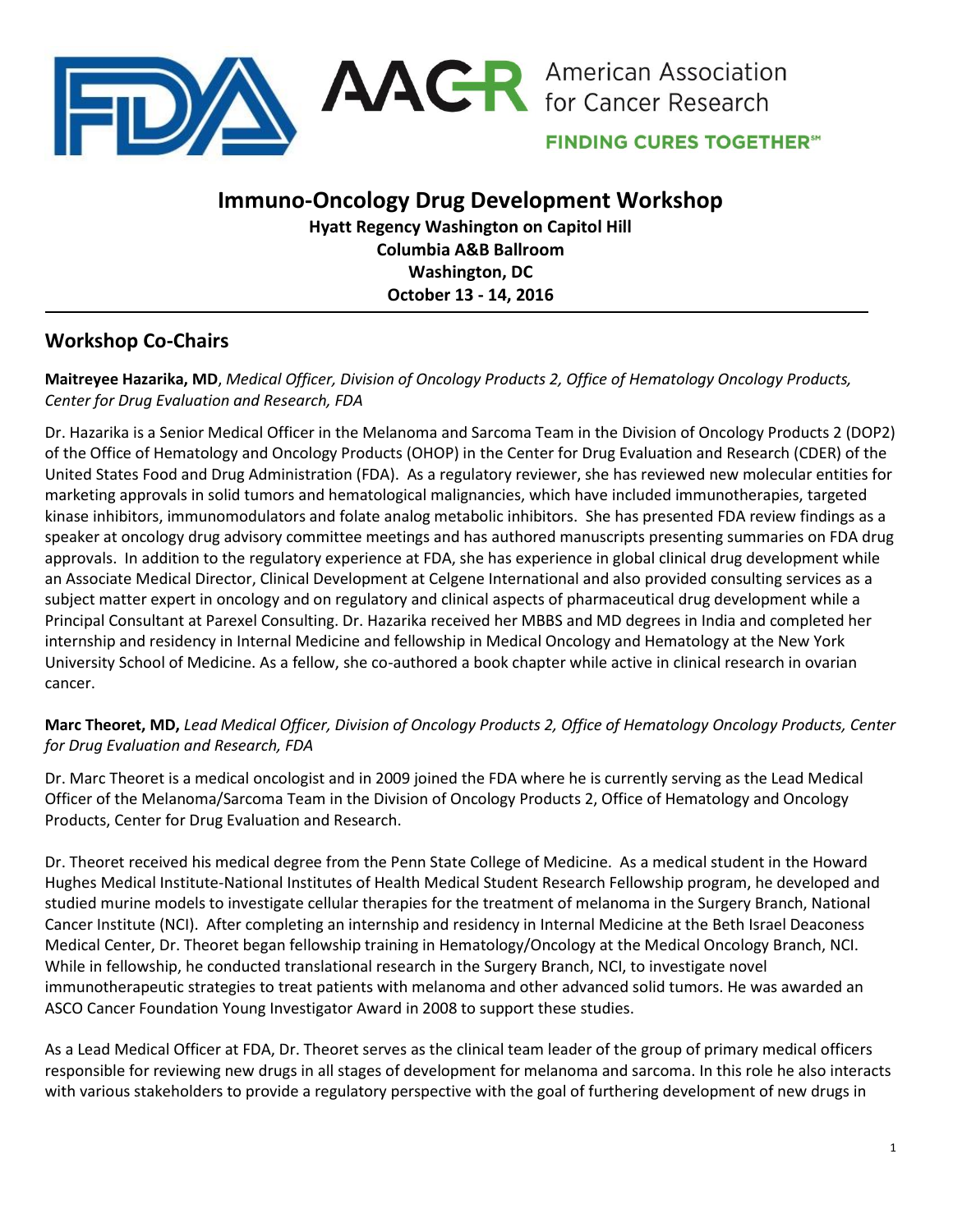melanoma. His regulatory research interests include evaluation of novel endpoints for development of cancer immunotherapies and novel trial designs to expedite drug development in oncology.

**Suzanne L. Topalian, MD**, *Member, AACR Regulatory Science and Policy Subcommittee; Professor, Surgery and Oncology, Johns Hopkins University School of Medicine; Director, Melanoma Program, Johns Hopkins Kimmel Cancer Center; Associate Director, Bloomberg-Kimmel Institute for Cancer Immunotherapy*

Dr. Topalian received her medical degree from the Tufts University School of Medicine and completed a general surgery residency at the Thomas Jefferson University Hospital in Philadelphia. She was a research fellow and then a Senior Investigator in the National Cancer Institute, NIH. She joined the Johns Hopkins faculty in 2006 to become the inaugural director of the Melanoma Program in the Kimmel Cancer Center. Dr. Topalian is a physician-scientist whose studies of human anti-tumor immunity have provided a foundation for the clinical development of cancer vaccines, adoptive T cell transfer, and immune-modulating monoclonal antibodies. Her current research focuses on manipulating "immune checkpoints" such as PD-1 in cancer therapy, discovering biomarkers predicting clinical outcomes, and developing effective treatment combinations. Dr. Topalian has been recognized for these contributions. She was named one of Nature's 10 in 2014, received the Karnofsky Award from the American Society of Clinical Oncology in 2015, was elected to the American Association of Physicians in 2016, and received the 2016 Taubman Prize for landmark discoveries in immunotherapy. Her work has opened new avenues of scientific investigation in cancer immunology and immunotherapy, and has established this treatment approach as a pillar of oncology.

**Jedd D. Wolchok, MD, PhD,** *Lloyd J. Old/Virginia and Daniel K. Ludwig Chair in Clinical Investigation Chief; Melanoma & Immunotherapeutics Service Director; Parker Institute for Cancer Immunotherapy at MSK; Associate Director, Ludwig Center for Cancer Immunotherapy; Member, Ludwig Cancer Research*; Professor of Medicine, Weill Medical College of Cornell University; Memorial Sloan Kettering Cancer Center

Dr. Wolchok is the Lloyd J. Old and Daniel K. Ludwig Chair in Clinical Investigation, Chief of the Melanoma and Immunotherapeutics Service, Attending Physician at Memorial Sloan-Kettering Cancer Center (MSK) with an expertise in the treatment of metastatic melanoma. He received his undergraduate degree from Princeton University and both M.D and Ph.D. from New York University, where he also fulfilled his residency program. He completed his fellowship at MSK and remained on faculty with an appointment in the Melanoma and Immunotherapeutics Service, which he now leads. Dr. Wolchok has helped establish MSK as a leader in the discovery and treatment of cancers with novel immunotherapies. Dr. Wolchok was instrumental in the clinical development leading to the approval of ipilimumab for advanced melanoma and recently designed and led a global phase 3 trial of combined checkpoint blockade for melanoma. He has been at the forefront of cancer immunotherapy, as an active clinician scientist exploring innovative immunotherapeutic strategies in laboratory models and as a principal investigator in numerous pivotal clinical trials. In 2011, he established the Immunotherapeutics Clinical Core, a specialized phase 1 outpatient unit at MSK that is focused on the conduct of novel immunotherapy trials, with a specific emphasis on pharmacodynamic biomarker identification. This group treats patients with a broad spectrum of malignancies and has become a model for similar efforts by other major cancer centers throughout the world.

# **Workshop Speakers and Panelists**

### **Keaven Anderson, PhD**, *Distinguished Scientist, Merck Research Laboratories*

Keaven Anderson is a Distinguished Scientist at Merck Research Laboratories and a fellow of the ASA. He has a long history in the pharmaceutical industry and also worked at the Framingham Heart Study with the NHLBI and at the Harvard School of Public Health after receiving his PhD from Stanford University. He has designed many trials with group sequential designs, and has consulted on many designs with biomarker subgroups of interest in oncology.

#### **David Berman, MD, PhD**, *Senior Vice President and Head of Medimmune Oncology Innovative Medicines*

David Berman, M.D., PhD. is Senior Vice President and Head of Medimmune Oncology Innovative Medicines. David has spent the last 11 years developing immune-oncology therapies for a variety of cancers. Prior to joining industry, David was an attending pathologist at the National Cancer Institute of the National Cancer Institute.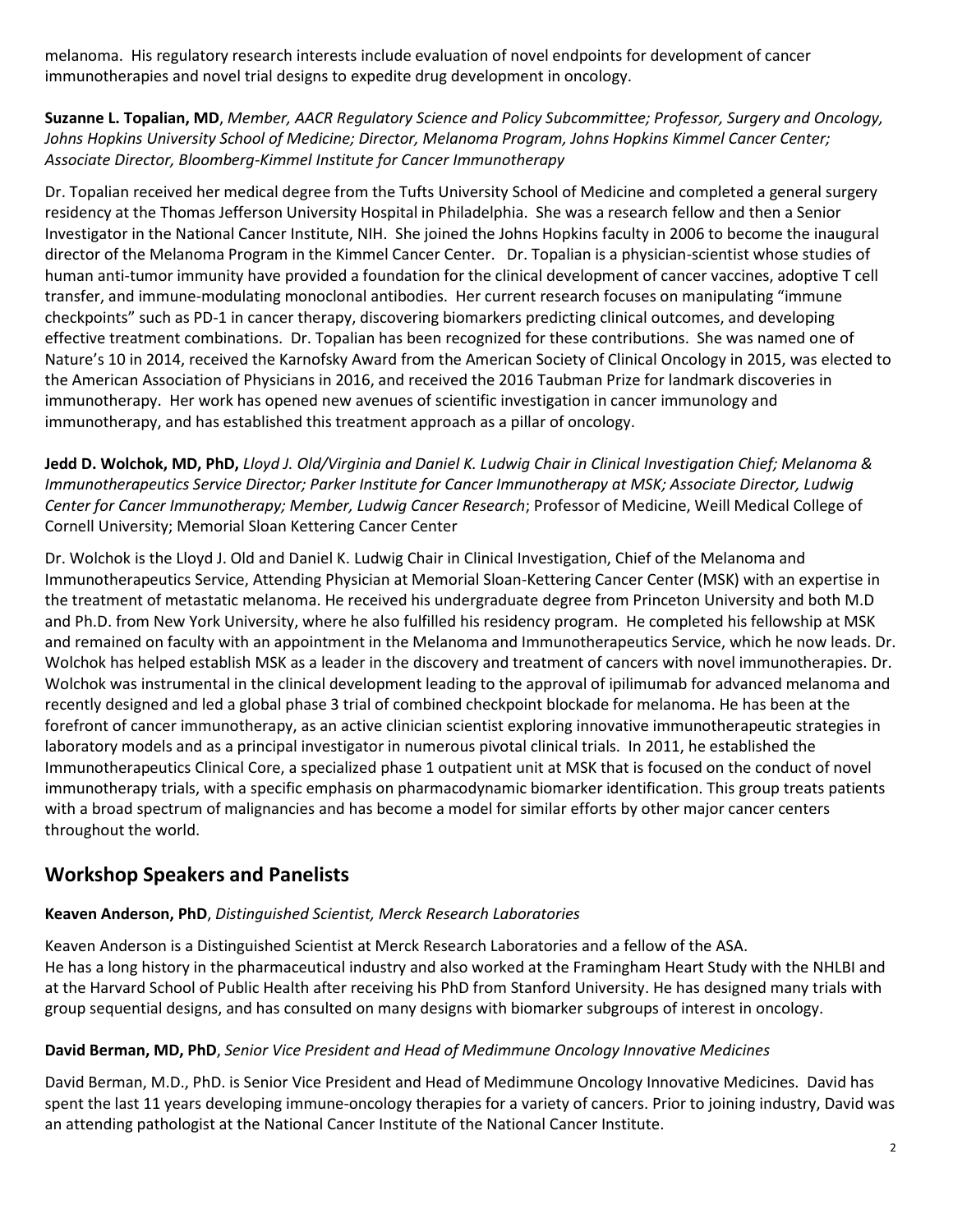A graduate of the Massachusetts Institute of Technology, David earned his Ph.D. in the laboratory of Dr. Alfred Gilman at the University of Texas Southwestern Graduate School and his M.D. from the University of Texas Southwestern Medical School. He completed his residency in anatomic pathology at the National Cancer Institute and was a pathology fellow at The Johns Hopkins Hospital.

### **Jan Bogaerts, PhD**, *Methodology Director, EORTC*

Jan Bogaerts gained his degree in mathematics (1986) and his PhD in mathematics (1993) at the Free University of Brussels (Belgium). In 1988 he also gained a degree in management at the Free University in Brussels.

He joined BMS in 1993 as statistician. Later, as Associate Director Statistics he worked on several drugs in oncology, including several FDA and EMEA submissions.

In 2004 he joined the EORTC as statistician of the EORTC Breast Cancer Group. He now has the role of Methodology Director. He contributed to the development of RECIST and is on the RECIST Steering Committee. Another key role of his is statistician of the MINDACT trial EORTC 10041 – BIG 3-04 which has reported primary results at AACR 2016.

Current statistical interests include the use of and methodological issues around Progression Free Survival, alternative ways to use changes in tumor measurements as predictive markers, and the correct evaluation of the contribution of new markers to existing prognostic risk evaluation. He also has a high interest in closing the gap between clinical trials and dayto-day practice, and in increasing scientific learning from merging multiple data sources.

# **Renzo Canetta, MD**, *Bristol-Myers Squibb (Retired)*

During his early years at the Istituto Nazionale Tumori in Milan, Italy (1974-1980), Dr. Canetta's focus was on clinical trials in lymphomas and gastrointestinal tumors, among others. Since joining Bristol-Myers Squibb (BMS) in 1980, Dr. Canetta has held numerous roles of increasing responsibility and leadership, including head of clinical cancer research; head of development, life cycle management; vice president, oncology global clinical research; and, finally, as vice president, global R&D oncology policy. His experience can be summarized with the introduction of 18 new BMS drugs to the general medical use (two outside of oncology) and the approval of over 50 regulatory dossiers for additional indications/formulations, including some outside of oncology. Dr. Canetta retired from BMS on August 14, 2015.

EDUCATION: Universita' degli Studi, Milan, Italy. Graduate, Medicine and Surgery (M.D.), 1976; Istituto Nazionale Tumori, Milan, Italy. State Certification, Clinical Oncology, 1977; Universita' degli Studi, Milan, Italy. Board Certification, Clinical and Laboratory Hematology, 1979.

AREA OF EXPERTISE: Cancer patient care, diagnosis and experimental treatment of hematologic malignancies and solid tumors, methodology of clinical trials, new drug development, and regulatory policy.

# **Daniel Chen, MD, PhD**, *Vice President, Global Head of Cancer Immunotherapy Development, Genentech/Roche*

Daniel S. Chen, MD, PhD, is the Vice President, Global Head of Cancer Immunotherapy Development at Genentech/Roche. He received a BS degree in Biology from the Massachusetts Institute of Technology (1990), a PhD in Microbiology & Immunology (1996) and MD (1998) from the University of Southern California. Daniel completed an Internal Medicine Residency and Medical Oncology Fellowship at Stanford University (2003). He went on to complete a Post-doctoral fellowship with Mark Davis in Immunology, where he was a Howard Hughes Medical Institute Associate. He also ran the metastatic melanoma clinic at the Stanford Cancer Center from 2003-2006. In that time, he studied human anti-cancer immune responses pre- and post- cancer vaccination and cytokine administration to determine why anti-tumor immune responses were not more clinically effective. He received a U19 grant to develop better immunologic tools to interrogate human immune responses and ultimately patented the MHC cellular microarray to detect and functionally characterize antigen-specific T cell states. He continued as Adjunct Clinical Faculty at Stanford from 2006-2016, where he cared for melanoma patients. Since joining Genentech in 2006, Daniel has focused on the clinical development of anti-angiogenic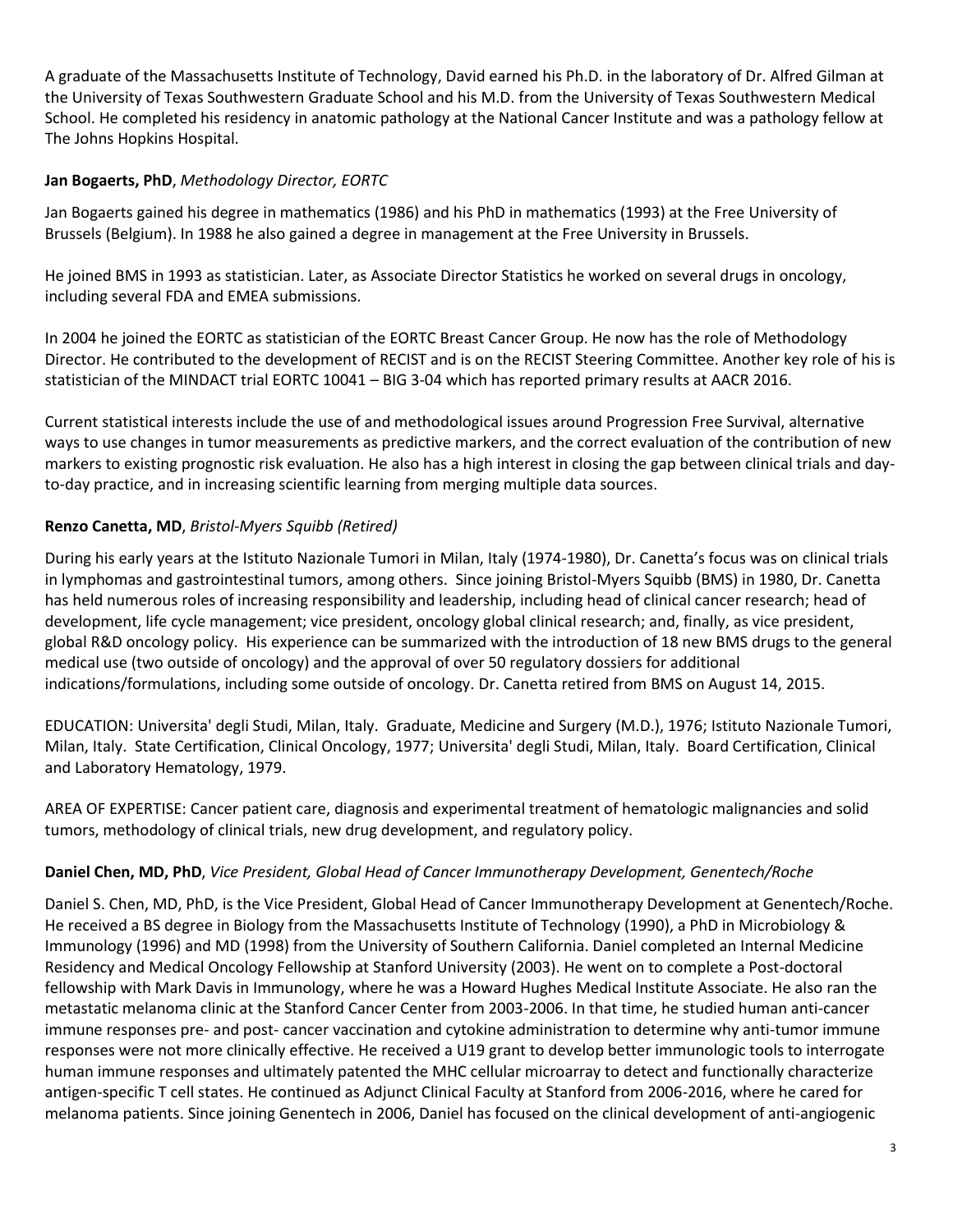and immune modulatory targeted therapies in both early and late development, as well as the diagnostic tools to aid their development. He is a reviewer for Nature, Immunity and Clinical Cancer Research, co-chair of the CRI cancer Immunotherapy consortium and gave the keynote presentation at the AACR NCI EORTC Annual Meeting 2014. He has continued to publish with academic and Genentech collaborators in the field of cancer immunotherapy, including the often referenced Chen and Mellman manuscript, "Oncology meets Immunology: the Cancer-Immunity Cycle."

## **Tai-Tsang Chen, PhD**, *Executive Director in the Department of Global Biometric Sciences, Bristol-Myers Squibb*

Dr. Tai-Tsang Chen is an Executive Director in the Department of Global Biometric Sciences (GBS) at Bristol-Myers Squibb. He had been in oncology and hematology drug development for 16 years before he became the Head of GBS in Medical and Market Access in 2015. Dr. Chen's primary research interests lie in the economic modeling and novel statistical methodology for cancer immunotherapy trials, as well as missing data problems.

# **David Clarke, PhD, DABT**, *Drug Safety R&D Therapeutic Area Lead for Vaccines, Pfizer*

David Clarke, PhD, DABT is currently the Drug Safety R&D Therapeutic Area Lead for Vaccines, located in Pearl River, NY, supporting projects within the Vaccines Research & Early Development and Immunotherapeutics units. Previous roles at Pfizer have included Regulatory Strategy Lead within DSRD supporting primarily oncology and vaccines programs, and head of Regulatory Toxicology, Discovery Interface, and Therapeutic Area Head for Oncology within the Wyeth organization. Previous to Wyeth I held positions with Nycomed Pharma in Linz Austria, and at the Parke-Davis Research Institute, Sheridan Park, Canada. I have a PhD in Pharmacology and Toxicology from Queen's University, Kingston, Canada, am a diplomat of the American Board of Toxicology, and have over 25 years experience working within toxicology in the pharmaceutical industry.

### **David Feltquate, MD, PhD**, *Head of Early Clinical Development – Oncology, Bristol Myers Squibb*

Dr. Feltquate is currently Head of Early Clinical Development - Oncology at Bristol Myers Squibb (BMS) focusing on the strategy, design, execution and analysis of clinical studies for new Oncology compounds. He joined the Oncology Development organization at BMS in 2006 and has held several positions of increasing responsibility. Most recently, he was the Development Lead for Ipilimumab/Nivolumab Life Cycle Management focusing on the development of both compounds in a variety of tumors including GI malignancies, GBM, HCC, GYN malignancies, and Hematologic malignancies. Prior to this, he was the Clinical Lead for nivolumab leading the clinical group in the strategy, design, execution, and analysis for the initial registrational program of nivolumab in Melanoma, RCC, and NSCLC including the first approval of an IO-IO combination (Ipi/Nivo in Melanoma).

Dr. Feltquate received his undergraduate degree in Biology from MIT and MD, PhD (Immunology) degrees from the University of Massachusetts Medical School. He conducted residency training in Internal Medicine at Dartmouth Hitchcock Medical Center where he also served as Chief Medical Resident. He received his Oncology Fellowship training at Memorial Sloan-Kettering Cancer Center with a focus in GU Oncology.

### **Xin (Cindy) Gao, PhD,** *Statistical Reviewer, Division of Biometrics V, CDER, FDA*

Xin (Cindy) Gao earned a M.S. and Ph.D. in Biostatistics from the University of Michigan, Ann Arbor. She joined the Division of Biometrics V in CDER at FDA as a statistical reviewer in 2013. Her statistical methodology interests focus on oncology clinical trial design, surrogacy analysis, survival analysis and causal inference.

### **Stephanie L. Goff, MD**, *Surgeon, Surgery Branch, National Cancer Institute, National Institutes of Health*

Stephanie L. Goff is a surgeon on the senior staff of the Surgery Branch of the National Cancer Institute at the NIH. Her research interests include adoptive cell therapy for the treatment of solid tumors, building on the backbone of success in patients with metastatic melanoma to investigate the strategy in patients with metastastic breast cancer. Current and recent protocols have included the administration of TIL, TCR, and CAR to treatment of patients with metastatic melanoma, lymphoma, or other epithelial cancers. After training in tumor immunology under Dr. Steven Rosenberg, she completed her General Surgery residency at Columbia University followed by a Surgical Oncology fellowship at the combined Dana-Farber/Brigham&Women's/Massachusetts General Hospital program.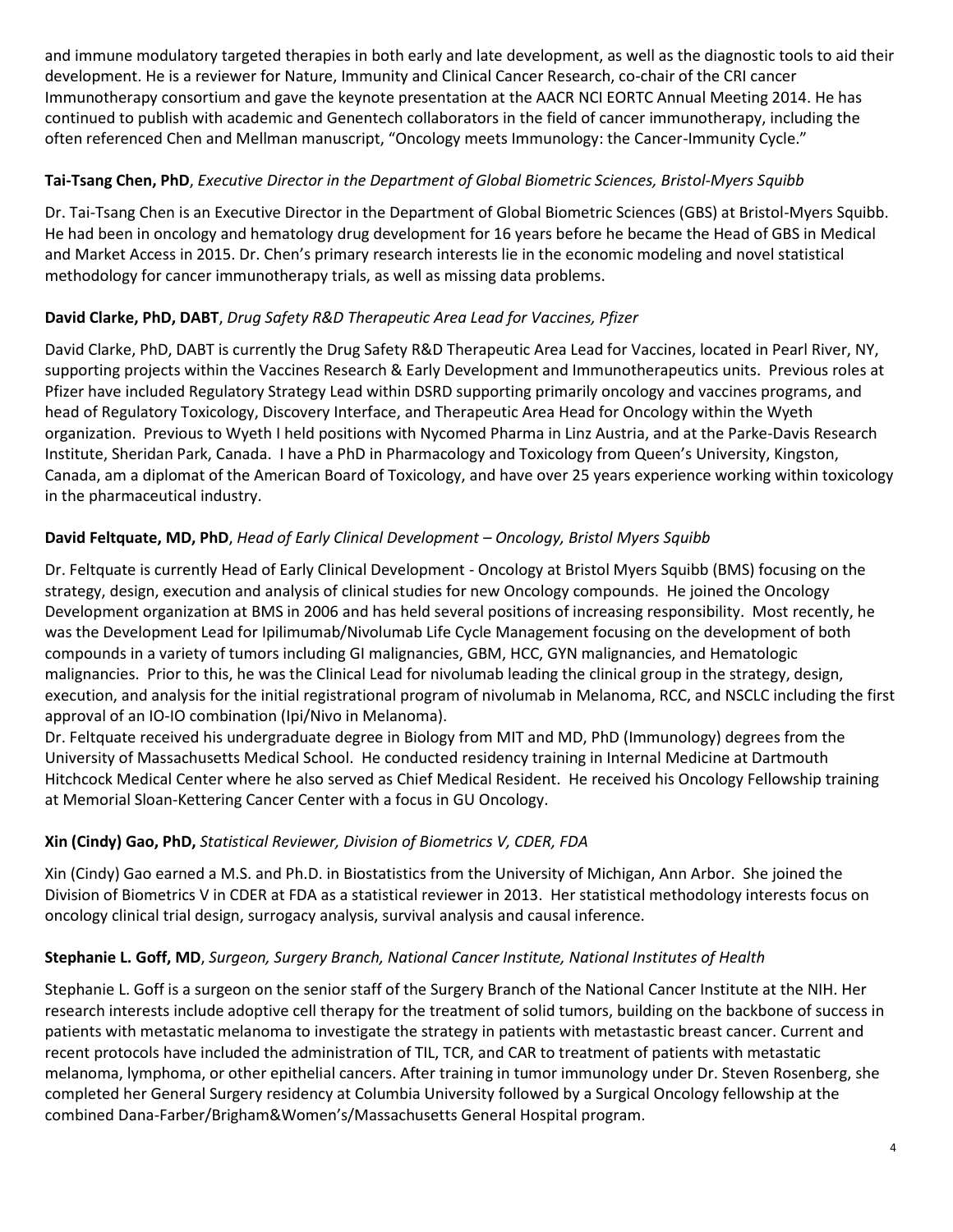### **Kun He, PhD**, *Mathematical Statistician, Division of Biometrics V, Office of Biostatistics, Center for Drug Evaluation and Research (CDER), U.S. Food and Drug Administration (FDA)*

Kun He is a mathematical statistician in the Division of Biometrics V, Office of Biostatistics, CDER, FDA. He received a PhD in statistics from Cornell University, and previously served on the faculties of the University of Minnesota and the University of Kansas. Since joining FDA in 1999, he has provided statistical support for the clinical division of neurology, psychiatry, and hematology and oncology. Currently, he is a statistical team leader supporting the Division of Oncology Products 2, Office of Hematology and Oncology Products.

### **Whitney Helms, PhD**, *Pharmacology Supervisor, Pharmacology/Toxicology Team, Division of Hematology Oncology Toxicology, Division of Oncology Products 2, CDER, FDA*

Whitney Helms is the pharmacology supervisor for the pharmacology/toxicology team of the Division of Hematology Oncology Toxicology supporting the Division of Oncology Products 2 in CDER at the FDA. She started at the Agency as a pharmacologist in the Division of Drug Oncology Products following a postdoctoral fellowship at UAB where she worked on Th17 cell commitment in the laboratory of Dr. Casey Weaver. Before moving to UAB, she completed her Ph.D. in immunology at UNC-Chapel Hill working on G alpha 13 pathway signaling in T cell development and activation.

### **Danuta Herzyk, PhD**, *Distinguished Scientist, Program Development, Immunology & Oncology Therapeutic Area Leader Department of Safety Assessment & Laboratory Animal Resources (SALAR)*

Dr. Danuta Herzyk earned her MS degree in Pharmaceutical Sciences and Ph.D. in Clinical Immunology and Biochemistry from the Medical University of Wroclaw, Poland. She was a postdoctoral fellow at the Ohio State University (with Dr. Richard Mortensen in the Department of Microbiology and Immunology from 1985-1986 and with Dr. Mark Wewers in the Department of Pulmonary and Critical Care Medicine from 1987-1991). Dr. Herzyk joined the Department of Safety Assessment at GlaxoSmithKline R&D in 1992 and overtime became a Director of Immunologic Toxicology Laboratory. Her work involved mainly immunotoxicology testing of immunomodulatory biopharmaceuticals.

In 2007, Dr. Herzyk took a position of Senior Scientific Director in the Department of Safety Assessment at Merck & Co. where her work continued in the preclinical development and safety assessment of biopharmaceuticals and vaccines. Her main role was to oversee all biologic and vaccine programs that needed support from Safety Assessment. In 2013 her role has been transitioned to the Immunology and Oncology Therapeutic Area Leader. Currently, Dr. Herzyk provides guidance and support to SALAR representatives who are core members of development teams working on Immunology as well as Oncology programs. In addition, she is a chair of Immunotoxicology Council at Merck Research Laboratories.

Dr. Herzyk is author/co-author of over 45 peer-reviewed articles and book chapters, and co-editor of two books, "Immunotoxicology Strategies for Pharmaceutical Safety Assessment" (2008) and "Nonclinical Development of Novel Biologics, Biosimilars, Vaccines and Specialty Biologics" (2013). She serves on the Editorial Board of Journal of Immunotoxicology and is an active member of Immunotoxicology Specialty Section (ITSS) and BioTechnology Specialty Section (BTSS) of the Society of Toxicology.

### **Axel Hoos, MD, PhD**, *Senior Vice President, Therapeutic Area Head for Oncology R&D, Head of Immuno-Oncology, GlaxoSmithKline Pharmaceuticals*

Dr. Axel Hoos is Senior Vice President, Therapeutic Area (TA) Head for Oncology R&D and Head of Immuno-Oncology at GlaxoSmithKline Pharmaceuticals (GSK). In this role he leads the Oncology TA and builds the immuno-oncology portfolio of GSK across the modalities of antibodies, small molecules, bispecific molecules and cell & gene therapies, for which he directs discovery and development.

Dr. Hoos also serves as Chairman of the Board of Trustees of the Sabin Vaccine Institute (SVI), a Global Health organization, Director on the Board of Imugene, a biotech company, Co-Director of the Cancer Immunotherapy Consortium (CIC) and Scientific Advisory Board Member of the Cancer Research Institute (CRI).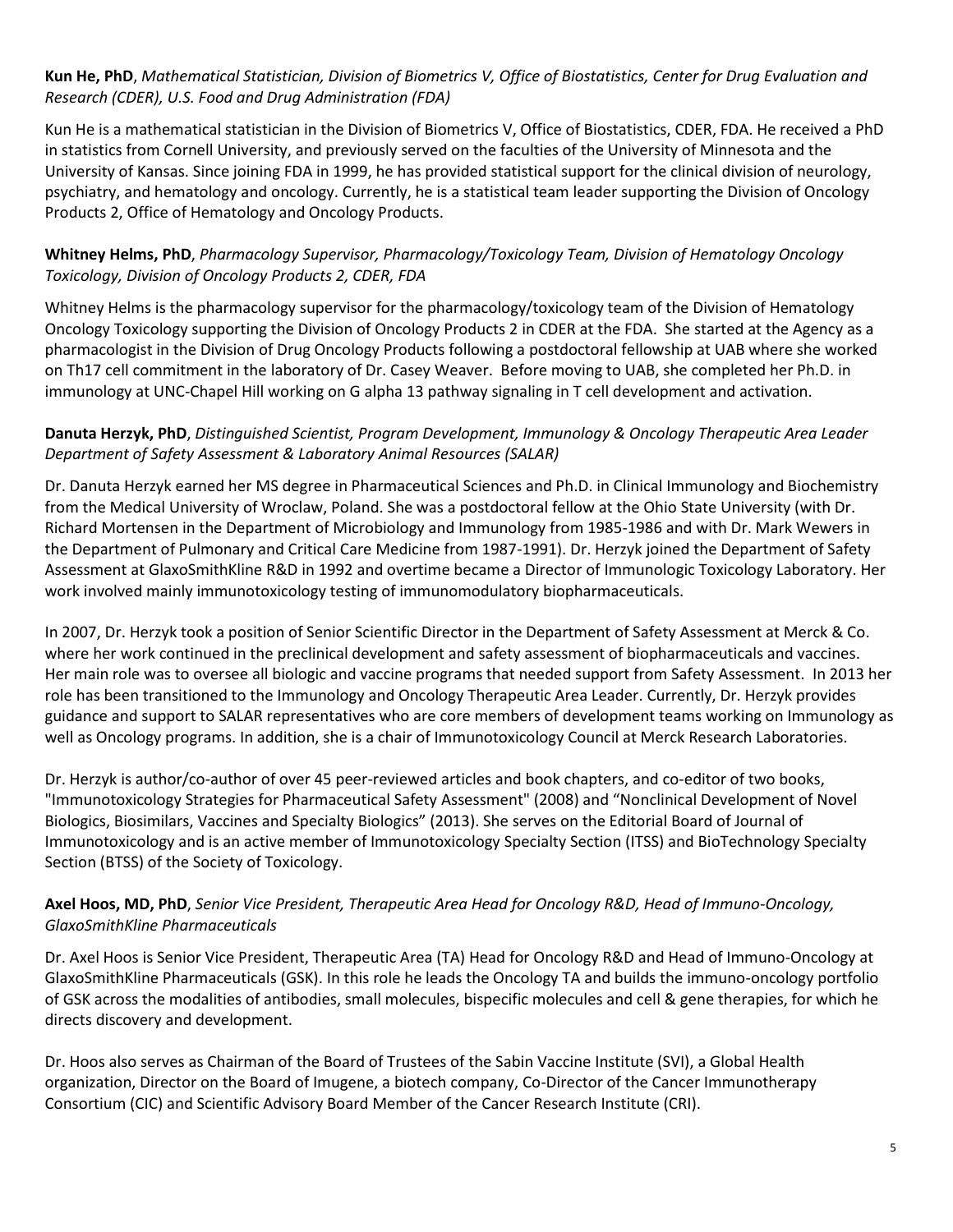His efforts in Medicines Development and Global Health focus on novel therapies for life-threatening diseases, scientific and procedural innovation, and broad collaboration across multiple constituents. Through his leadership a new paradigm for the development of cancer immunotherapies has been defined, which helped launch the field of Immuno-Oncology.

Previously, Dr. Hoos was the Global Medical Lead in Immunology/Oncology at Bristol-Myers Squibb (BMS) where he developed Yervoy (Ipilimumab), the first life-extending therapy in Immuno-Oncology. Before BMS, Dr. Hoos was Senior Director of Clinical Development at Agenus Bio (previously Antigenics), a biotech company.

Dr. Hoos holds an MD from Ruprecht-Karls-University and a PhD in molecular oncology from the German Cancer Research Center (DKFZ) both in Heidelberg, Germany. He trained in surgery at the Technical University in Munich, Germany and further in surgery, molecular pathology and tumor immunology at Memorial Sloan-Kettering Cancer Center in New York City. He is an alumnus of the Program for Leadership Development at Harvard Business School.

## **Kristina E. Howard, DVM, PhD,** *Research Veterinary Medical Officer, Division of Applied Regulatory Science (DARS), OCP/OTS/CDER/FDA*

Kristina Howard is a scientist who directs research studies in the Division of Applied Regulatory Science, Center for Drug Evaluation and Research of the United States Food and Drug Administration. Her research focuses on evaluating the ability of humanized mouse models to better predict the safety of small and large molecule drug products in humans. She received her veterinary degree from the Virginia-Maryland Regional College of Veterinary Medicine and her doctorate degree in immunology from North Carolina State University. Prior to joining the FDA, she worked with a wide variety of animal models in research focused on immunotoxicity, viral pathogenesis and vaccine development.

### **Diko Kazandjian, MD**, *Medical Officer/FDA-NCI Clinical Investigator, FDA Office of Hematology and Oncology Products*

Dr. Kazandjian received his undergraduate BA degree in Biology with distinction from Boston University (Summa cum laude) where his research interest was in viral oncogenesis. He remained at Boston University to receive his Medical Doctorate at which time his research focused on breast cancer. He was then commissioned as an officer in the US Air Force medical corps and completed an Internal Medicine residency at Wilford Hall Medical Center. After residency, Dr. Kazandjian remained on faculty as an active duty physician, attending internist, assistant professor, and conducted HIVmalignancy research on the role normal human genetic variation plays on HIV pathogenesis. After six years of active duty including a stent in support of Operation Iraqi Freedom as an intensivist, he continued his training at the NIH as a civilian and completed fellowships in Medical Oncology (NCI) and Hematology (NHLBI). His laboratory-based research involved understanding the role that long intergenic non-coding RNAs play in lung cancer. This was augmented by his clinical interest and patient care activities in multiple myeloma at the NCI. In the years following fellowship, he continued gaining oncology and clinical trial experience with the NCI multiple myeloma section.

He subsequently joined the FDA Office of Hematology and Oncology Products. He has represented the FDA at a number of meetings on topics including the accelerated approval of oncology drugs, breakthrough designation, and biomarkers. His particular regulatory interests include immune-therapies, and multi-arm target-based "master protocols." His clinical interest remains in multiple myeloma where he continues to be clinically active, treating patients and teaching fellows, residents, and students as an FDA-NCI Clinical Investigator where he is the principal investigator of the myeloma program under the NCI lymphoid malignancy section. His myeloma interests lie in treatment of precursor plasma cell disorders and the role of immunotherapy. He has recently been awarded grant to characterize molecularly the racial disparity seen in myeloma which he is conducting in collaboration with Memorial Sloan Kettering. Lastly, Dr. Kazandjian has been involved in a multitude of health care missions to Armenia focusing on improvement of medical oncology, education, and arranging for hematopoietic stem cell transplantation outside of Armenia.

### **Samir Khleif, MD**, *Director, Georgia Cancer Center*

Dr. Samir N. Khleif is an internationally recognized cancer physician, scientist, administrator and educator whose diverse interests and experiences have allowed him to develop an unparalleled skillset. His medical background and research experience - which include high-profile posts at the National Cancer Institute (NCI), the King Hussein Cancer Centre, the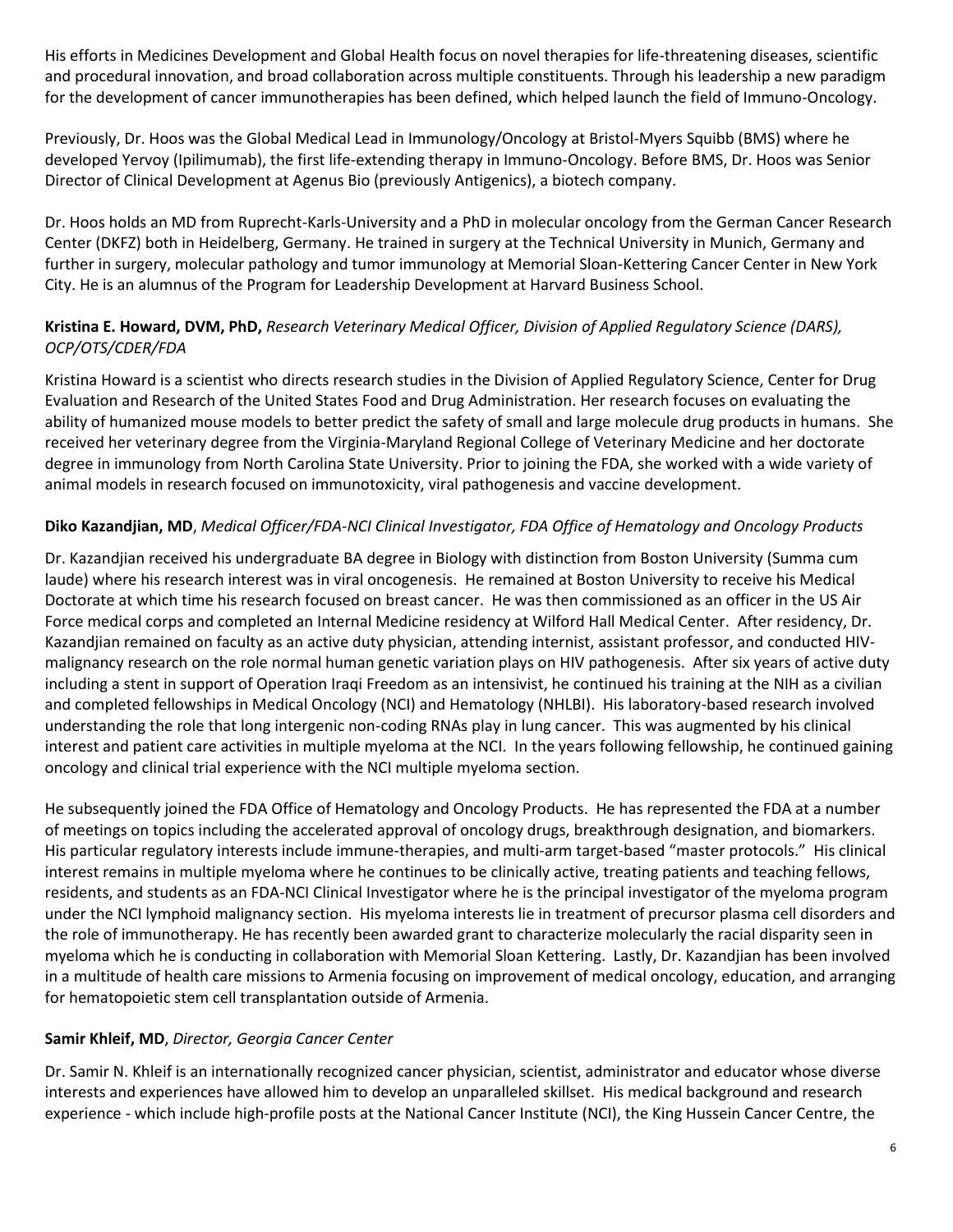King Hussein Institute for Biotechnology and Cancer and the Georgia Cancer Center at Augusta University - has focused primarily on translational research and trials, with a focus on immune therapy and cancer vaccine programs. His work at NCI, for example, led to the first clinical trials in antigen-directed cancer vaccines.

As an administrator, he has a proven track record for not only leading and managing complex cancer-focused organizations, but establishing them as well. He served as Director General and CEO of the King Hussein Cancer Centre in Jordan, transforming the facility into a 'US-style' comprehensive cancer center. He also led the effort to establish and build the King Hussein Institute for Biotechnology and Cancer.

Dr. Khleif's success in program development, on a both national and international level, is well documented, as is his ability to establish and develop strong partnerships. His work with government agencies, the pharmaceutical community and aligned institutions regularly leads to groundbreaking research and care. As the Director of the Georgia Cancer Center, Dr. Khleif has attracted world-class physicians and researchers in fields such as neuro-oncology, radiation oncology, bone marrow transplant and breast cancer. He has also been instrumental in establishing a patient- and familyfocused multidisciplinary team approach to clinical care.

# **Geoffrey Kim, MD,** *Director, Division of Oncology Products1 (DOP1), OHOP, OND, CDER, FDA*

Geoff Kim is the director of the Division of Oncology Products 1 of the Office of Oncology Drug Products in the Center for Drug Evaluation and Research of the United States Food and Drug Administration. He is involved with numerous crosscenter working groups, developing policies pertaining to *in vitro* companion diagnostics, combination products, and dose finding optimization strategies for oncology products. He received his bachelor's degree at UCLA, his medical degree at the New York Medical College, and completed his residency in internal medicine at the Montefiore Medical Center in the Bronx. Geoff completed his medical oncology fellowship at the National Cancer Institute where he was active in both laboratory and clinical research in the NCI molecular signaling section and the ovarian cancer clinic.

### **John M. Kirkwood, MD**, *Usher Professor of Medicine, Dermatology & Translational Science Director, Melanoma and Skin Cancer Program, University of Pittsburgh*

Dr. John M. Kirkwood completed his MD at Yale University (1973) and postgraduate work at Yale and Harvard/Dana-Farber Cancer Institute (1978). He served as founding Associate Director for Medical Oncology at UPCI where he has directed the Melanoma and Skin Cancer Program of UPCI since 1986 and is the PI of the recently renewed Pittsburgh SPORE in Melanoma and Skin Cancer (2013-2018). He holds a T32 Training Grant for Melanoma and Skin Cancer (2014), and his research focuses upon the immunotherapy and molecular therapy of melanoma and its precursors where the role of the microbiome of the skin and the GI tract are now of interest in relation to multiple clinical trials of molecular therapeutics and immunotherapy. Dr. Kirkwood is Usher Professor of Medicine, Dermatology, and Translational Science at the University of Pittsburgh, and Senior Investigator for the University in ECOG-ACRIN and Chairman of the Melanoma Committee of ECOG-ACRIN (1989-present) and the International Melanoma Working Group (2006-present).

# **Alan J. Korman, PhD**, *Vice President of Immuno-Oncology Discovery, Bristol-Myers Squibb*

Alan J. Korman received his Ph.D. degree from Harvard University (Cambridge, Massachusetts, USA) in 1984 and was a Whitehead Fellow at the Whitehead Institute, Massachusetts Institute of Technology (Cambridge, Massachusetts, USA) from 1984 to 1989. He was also a Chargé de Recherche at the Institut Pasteur (Paris, France) from 1990 to 1993. He has worked in the biotechnology and pharmaceutical industry since 1993 and is currently Vice President of Immuno-Oncology Discovery at Bristol-Myers Squibb (Redwood City, California, USA). He initiated the preclinical development of the checkpoint inhibitor antibodies, ipilimumab and nivolumab, as well as their combination.

# **Ed Korn, PhD**, *Mathematical Statistician, National Cancer Institute*

Edward L. Korn, PhD, has been a statistician with the National Cancer Institute since 1989. Before that he was at the UCLA School of Medicine for 11 years where he held the title of Associate Professor. Dr Korn holds a BS degree in mathematics from the University of Maryland and a PhD degree in statistics from Stanford. He is a Fellow of the American Statistical Association and a Fellow of the AAAS, and co-winner of the 1996 B.F. and H.E. Dewel Award. He is co-author of over 200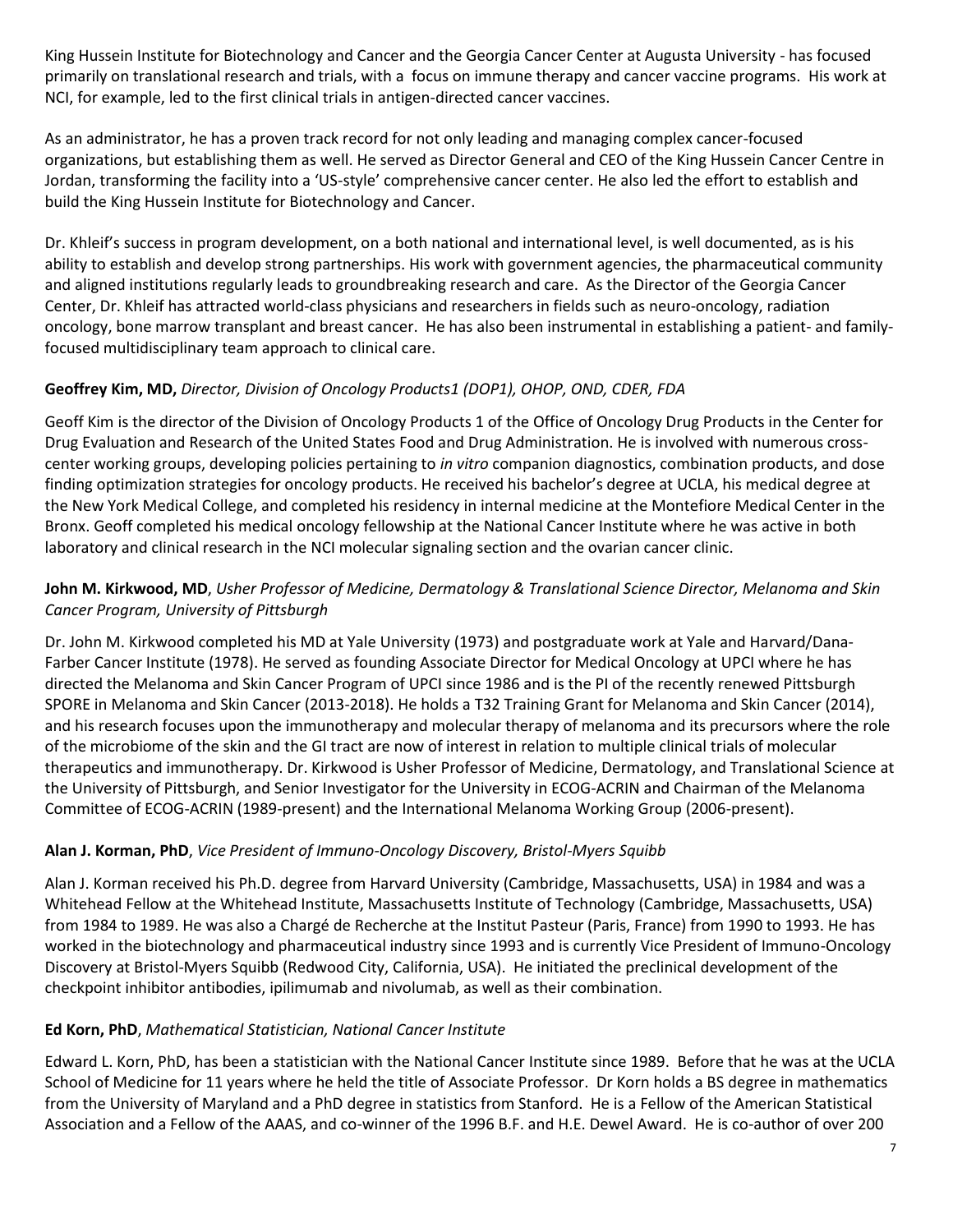publications including being co-author of two books. He is currently on the data safety and monitoring boards for the Southwest Oncology Group, the Alliance for Clinical Trials in Oncology, and the National Cancer Institute of Canada Clinical Trials Group. Dr. Korn is a Deputy Editor of Clinical Trials and a Statistical Editor of Journal of the National Cancer Institute, and serves on the NCI Thoracic Malignancy Steering Committee.

#### **Nicholas Latimer, PhD**, *Senior Research Fellow in Health Economics, NIHR Post-Doctoral Fellow, University of Sheffield*

Nicholas Latimer is a Senior Research Fellow in Health Economics at the School of Health and Related Research (ScHARR), University of Sheffield. He joined ScHARR in 2008, having previously worked as a health economist at NERA Economic Consulting, Queen Mary University of London (QMUL), and Roche Products Ltd.

His research expertise is in the area of survival analysis in economic evaluations – particularly the use of survival modeling techniques to extrapolate beyond clinical trial data, and the use of statistical methods for adjusting survival estimates in the presence of treatment switching. In 2012 Nick completed an National Institute for Health Research (NIHR) Doctoral Research Fellowship that focused upon these topics and in 2015 he was awarded an NIHR Post-Doctoral Fellowship to continue this research. Nick has authored two National Institute for Health and Care Excellence (NICE) Decision Support Unit technical support documents, on survival analysis (TSD 14) and the use of treatment switching adjustment methods (TSD16).

Nick has considerable experience of analyzing clinical trial data, and of conducting model-based and trial-based economic evaluation. He has led the Evidence Review Group (ERG) on NICE Technology Appraisals, has led the economic analysis on NICE Clinical Guidelines, has contributed to NICE Public Health guidelines, and has been the principal investigator on several research and consultancy projects. In 2011 Nick was invited to present his research to the NICE Methods Update Working Party, and he drafted sections on extrapolation and treatment switching for the 2013 NICE Methods Guide. He is an invited expert on the NICE Scientific Advice Programme.

Nick collaborates internationally, and has been involved in the development of technical guidance on survival analysis methods by the Pharmaceutical Benefits Advisory Committee (PBAC) in Australia. He has links with IQWiG (Germany), the Canadian Agency for Drugs and Technologies in Health (CADTH), the European Medicines Agency (EMA) and the US Food and Drug Administration (FDA).

# **Ke Liu, MD, PhD**, *Chief of Oncology in the Office of Cellular, Tissue and Gene Therapies (OCTGT), FDA Center for Biologics Evaluation and Research; Attending Medical Oncologist, Washington Veterans Administration Medical Center*

Dr. Liu is Chief of Oncology in the Office of Cellular, Tissue and Gene Therapies (OCTGT) in FDA's Center for Biologics Evaluation and Research (CBER). This Office reviews, evaluates and approves most innovative cancer therapeutics with curative potential. Examples include chimeric antigen receptor (CAR) T-cells, dendritic cells, adoptive T cell therapies, tumor neoantigen-based personalized medicine (vaccine or cell therapy), natural killer cells, oncolytic viruses, therapeutic cancer vaccines, and combinations of these immune-oncologic therapeutics with checkpoint inhibitors and other agents. In addition, OCTGT reviews, evaluates, and approves products based on state-of-art technological platforms (e.g., gene therapies) for treatment of hematologic diseases, including coagulation disorders, anemias, immunodeficiencies and inherited metabolic disorders.

Dr. Liu is a medical oncologist and internist, certified by the American Board of Internal Medicine (ABIM). He received his M.D. from Henan Medical University in China. After working as an investigator in the National Institute of Pharmaceutical and Biologic Products (NICPBP) in China (then Chinese FDA equivalent), he moved to the United States in 1990 as a visiting scientist in the New York Blood Center, New York, NY. His research focused on the molecular biology of hepatitis C virus, leading to the publication of the first report on the genomes of Chinese HCV strains. Subsequently, he received his PhD degree in molecular biology from Cornell University Graduate School of Medical Sciences in New York City, New York.

He completed his internal medical residency training in Albert Einstein College of Medicine (Long Island campus) in New York City. In 1999, he pursued his medical oncology specialty training in National Cancer Institute (NCI), National Institutes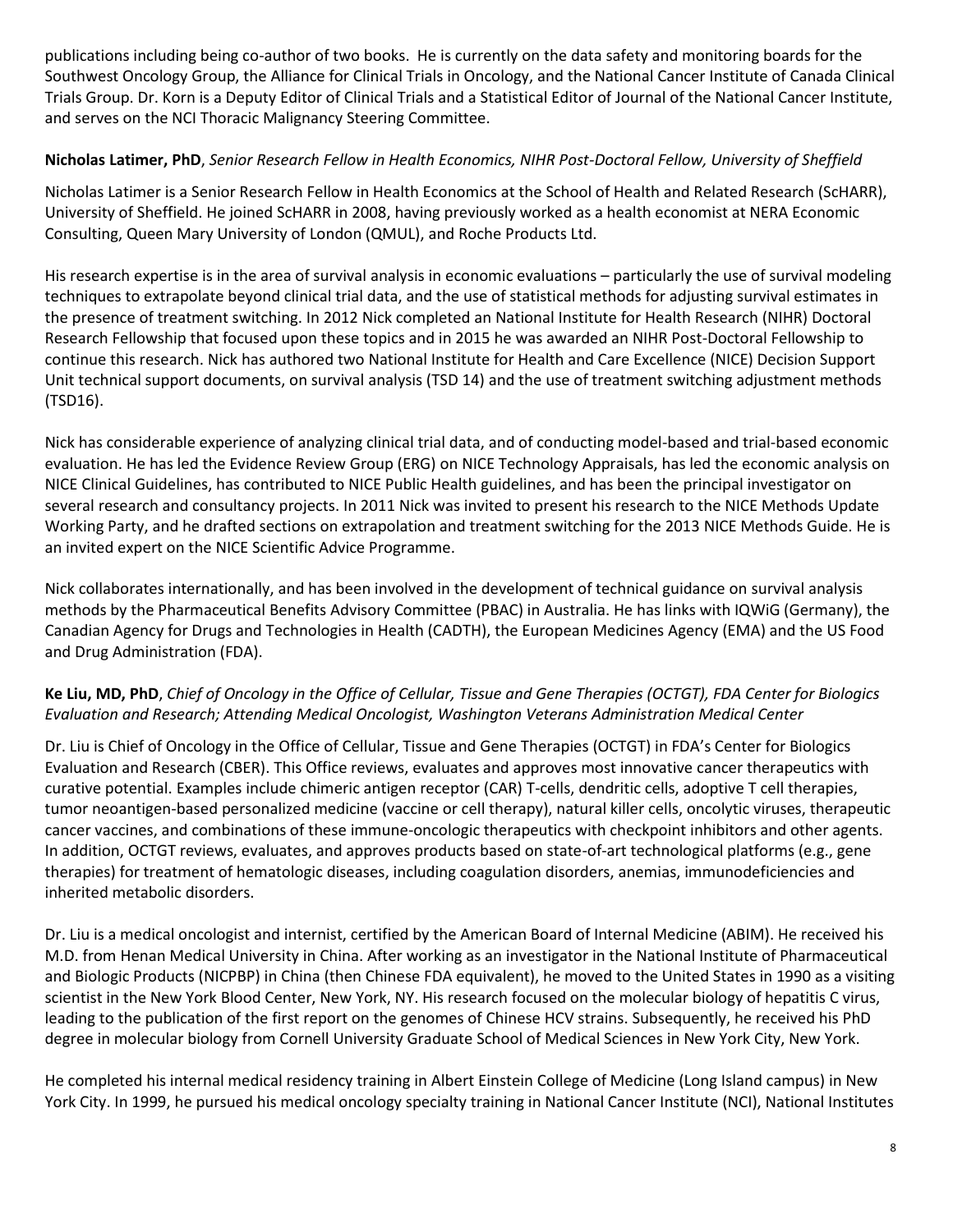of Health located in Bethesda, Maryland. Upon completion of this oncology specialty training, he stayed in NCI focusing on the clinical research and development of cancer drugs and biologics.

During his tenure in National Cancer Institute, he served as associate investigators for multiple Phase 1 and 2 clinical trials investigating a variety of new cancer therapeutics. In particular, he served as protocol chairperson and was responsible for developing and conducting a Phase 1/2 clinical trial using genetically modified cells for the treatment of patients with cancer that formed the basis for a patent issued by the United States Patent and Trademark Office.

In 2003, Dr. Liu joined FDA's Center for Biologics Evaluation and Research (CBER) as a clinical reviewer and later became a lead medical officer. From 2008 to 2011, he served as a lead medical officer in FDA's Center for Drugs Evaluation and Research (CDER).

Dr. Liu is also a practicing medical oncologist and serves as an attending medical oncologist in Washington Veterans Administration Medical Center.

### **Timothy MacLachlan, PhD, DABT**, *Global Head of Biologics Safety Assessment and Executive Director within the Department of Preclinical Safety, Novartis Institutes of Biomedical Research*

Tim MacLachlan, PhD, DABT, joined Novartis Institutes of Biomedical Research in 2010 and is currently the Global Head of Biologics Safety Assessment and Executive Director within the Department of Preclinical Safety. He is responsible for the oversight of the biologics portfolio including therapeutic proteins, monoclonal antibodies and gene and cell therapies. Prior to this Tim held roles of increasing responsibility in pharmaceutical preclinical safety assessment at Genzyme and Curagen. Tim is currently on the leadership committee and past-chair of "BIOsafe". Tim received his PhD from Thomas Jefferson University and performed his postdoctoral research at the University of Pennsylvania.

# **Sumithra Mandrekar, PhD,** *Professor of Biostatistics and Oncology, Mayo Clinic*

Dr. Mandrekar is a Professor of Biostatistics and Oncology at Mayo Clinic, Rochester MN; and is the Associate Director of the Biostatistics Shared Resource of the Mayo Clinic Cancer Center. Her primary research interests include dose-finding trial designs for Phase I trials, designs for predictive biomarker validation (initial and definitive), and general clinical trial methodology related to identification of alternative Phase II cancer clinical trial endpoints. Her recent work in the early phase setting includes the development of a continuous toxicity score that captures information on not only severe, but also mild and moderate toxicities, both cycle 1 and from multiple cycles. Dr. Mandrekar has co-authored over 110 original papers, several book chapters and editorials, and has given numerous lectures, invited presentations and workshops on these topics. Her primary collaborative area is lung cancer and she is the faculty statistician for the NCI precision medicine trial: ALCHEMIST, a national screening trial to enroll >8000 early stage lung cancer patients. She is a voting member of the NCI thoracic malignancies steering committee and the NCI imaging steering committee, serves on the program committees of ASCO and society for clinical trials (SCT), is the co-chair for the education committee of SCT, and is the Biostatistics editor for the Journal of Thoracic Oncology.

### **Sirisha Mushti, PhD**, *Statistical Reviewer, Office of Biostatistics, Center for Drug Evaluation and Research, U.S. Food and Drug Administration*

Sirisha Mushti is a statistical reviewer in office of Biostatistics at Center for drug evaluation and research, U.S. Food and Drug Administration. As a statistical reviewer at FDA, she is primarily involved with reviewing oncology drug related applications submitted to FDA and collaborates extensively with medical researchers on addressing statistical issues encountered in clinical trials designs. My research interests include design of clinical trials, group sequential designs, addressing multiplicity issues involved in clinical trial designs, and the emerging field of immunotherapies. I received my Ph. D in statistics from Old Dominion University at Norfolk, Virginia in 2013 and Masters in Statistics from Central University of Hyderabad, India in 2006. After receiving Master's degree, she worked as a statistician in GSK pharmaceuticals, India.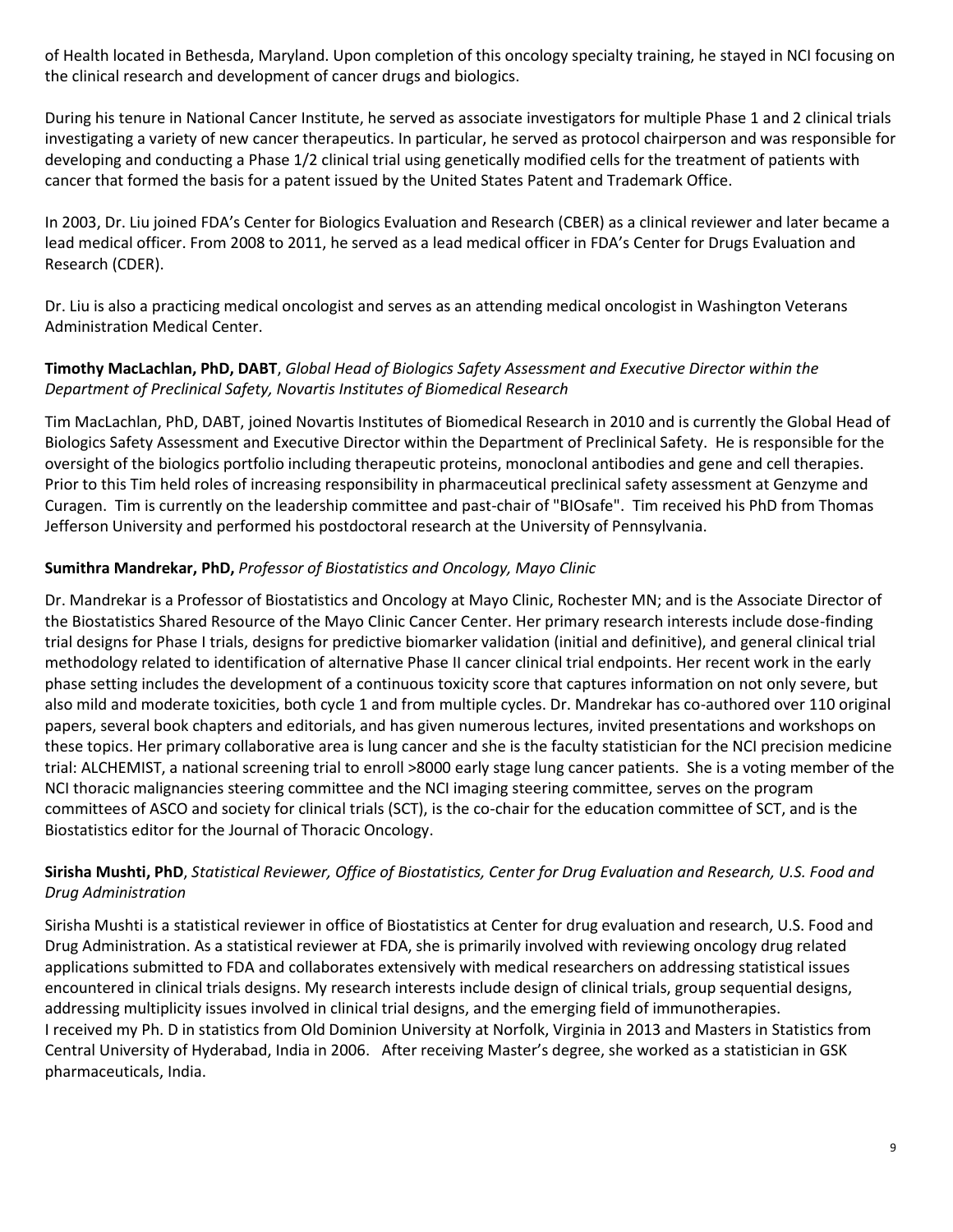### **David Porter, MD**, *Jodi Fisher Horowitz Professor in Leukemia Care Excellence; Director, Blood and Marrow Transplantation, Hospital of the University of Pennsylvania*

Dr. Porter is the Jodi Fisher-Horowitz Professor of Leukemia Care Excellence at the Perelman School of Medicine and Abramson Cancer Center, and Director of the Blood and Marrow Transplantation and Cellular Therapeutics program at the Hospital of the University of Pennsylvania. He is a graduate of the University of Rochester and earned a medical degree at Brown University. He completed internship and residency at Boston University Hospital, and fellowship training at Brigham and Women's Hospital and Harvard Medical School in Boston.

He chairs or serves on numerous local, national and international committees focused on hematologic malignancies and hematopoietic stem cell transplantation. He is a member of the Board of Directors of the National Marrow Donor Program and the American Board of Internal Medicine Hematology Exam Committee. Dr Porter is a member of the American Society of Hematology, the American Society of Clinical Oncology, and the American Society of Blood and Marrow Transplantation. He has authored more than 170 research articles and book chapters, is an Associate Editor for the American Journal of Hematology and has served as a manuscript reviewer for numerous high impact medical journals. He is the recipient of several prestigious awards at the University of Pennsylvania including recognition for Professionalism and Mentorship. He is annually recognized as a "Top Doc" in Philadelphia Magazine and by Castle Connolly, and in 2007 was the recipient of the Leukemia and Lymphoma Society Service to Mankind Award.

Dr. Porter has expertise in development of novel cellular therapies, in the care of patients with hematologic malignancies including acute and chronic leukemia and in all aspects of hematopoietic SCT. He leads numerous local and national research activities. He is an accomplished clinical investigator with principal research interests in development of novel methods of cellular therapy, stem cell transplantation and allogeneic adoptive immunotherapy. Recent research highlights include the successful use of genetically modified T cells to treat B cell cancers like ALL and CLL, novel trials designed to prevent GVHD after allogeneic SCT by blocking lymphocyte trafficking, and studies to enhance graft-vs-tumor activity at the time of transplant, after non-myeloablative therapy, and for relapse after SCT.

#### **Rodney Prell, PhD**, *Principal Scientist/Toxicologist, Department of Safety Assessment, Genentech*

Rodney Prell is currently a principal scientist/toxicologist in the department of Safety Assessment at Genentech where he serves as the therapeutic area lead for cancer immunology. He received his PhD in Toxicology, specializing in immunotoxicology, from Oregon State University in 1997. He completed his post-doctoral training at Earle A. Chiles Research Institute in Portland, Oregon (1997-2001) where he studied antibody-based cancer immunotherapeutic approaches. Rod joined Genentech in 2007 and has served as a project toxicologist or team leader on over 15 biologic therapeutic candidates for infectious disease, oncology, immunology and cancer immunotherapy indications. Rod previously worked at Onyx Pharmaceutical, Cell Genesys and Cerus where he was responsible for leading nonclinical safety and pharmacology efforts using various cancer immunotherapy vaccine approaches. Rod was board certified in 2004.

### **Mark J. Ratain, MD,** *Leon O. Jacobson Professor of Medicine, Director, Center for Personalized Therapeutics, Associate Director for Clinical Sciences, Comprehensive Cancer Center, The University of Chicago*

Dr. Ratain is a graduate of Harvard College (A.B., 1976) and Yale University School of Medicine (M.D., 1980). His postgraduate training was completed at Johns Hopkins Hospital (Internal Medicine, 1980-3) and the University of Chicago Hospitals (Hematology/Oncology, 1983-6). He has been a faculty member in the Department of Medicine at The University of Chicago since 1986, and is currently the Leon O. Jacobson Professor of Medicine, the Director of the Center for Personalized Therapeutics, and Chief Hospital Pharmacologist. In addition, he serves as the Associate Director for Clinical Sciences in the University's Comprehensive Cancer Center and leads the University of Chicago's phase I oncology trials program. Dr. Ratain's research focuses on the development of new oncology drugs and diagnostics, and he is an international leader in phase I clinical trials, pharmacogenomics, and clinical trial methodology, with over 280 original publications. He served as the first chair of the Steering Committee of the National Institutes of Health Pharmacogenetics Research Network, as well as one of the first co-chairs of the National Cancer Institute Investigational Drug Steering Committee. He currently serves as co-Editor of Pharmacogenetics and Genomics, and is a past Associate Editor of the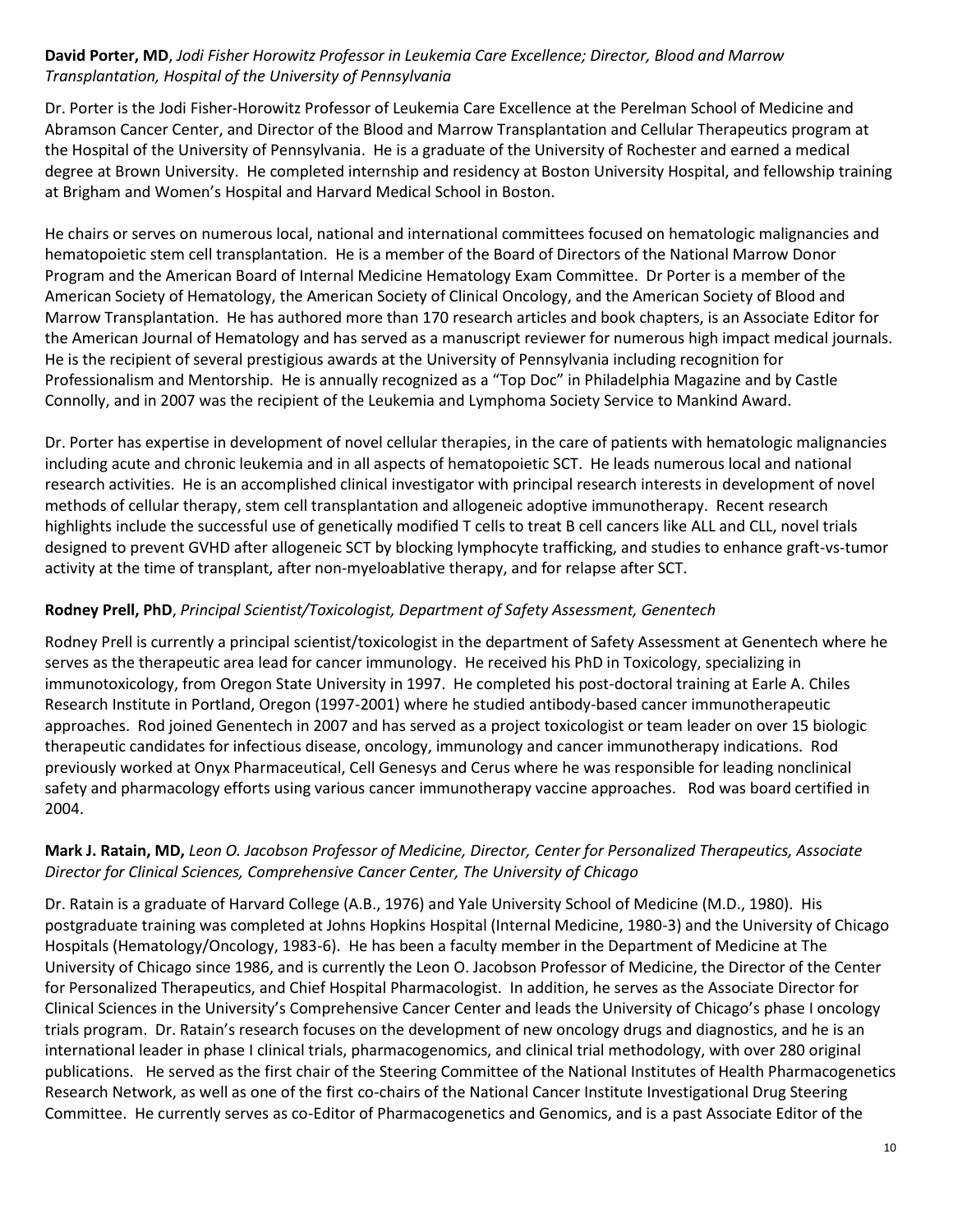Journal of Clinical Oncology. He is the recipient of multiple awards, including the Research Achievement Award in Clinical Pharmacology and Translational Research from the American Association of Pharmaceutical Scientists, the Rawls-Palmer Progress in Medicine Award from the American Society for Clinical Pharmacology and Therapeutics, the Translational Research Professorship from the American Society of Clinical Oncology, a Honorary Fellowship from the American College of Clinical Pharmacology, and the Award in Clinical Excellence from the Pharmaceutical Research and Manufacturers Association Foundation.

**Antoni Ribas, MD, PhD**, *AACR Board Member; Professor of Medicine, Professor of Surgery, Professor of Molecular and Medical Pharmacology, University of California Los Angeles (UCLA); Director, Tumor Immunology Program, Jonsson Comprehensive Cancer Center* 

Antoni Ribas, MD, PhD, is professor of medicine, professor of surgery, and professor of molecular and medical pharmacology at the University of California Los Angeles (UCLA), director of the tumor immunology program at the Jonsson Comprehensive Cancer Center (JCCC), and the chair of the melanoma committee at SWOG (formerly the Soutwest Oncology Group). He is the vice-president of the Society for Melanoma Research (SMR). Trained at the University of Barcelona, with postdoctoral research and clinical fellowships at UCLA, he is a member of the American Society of Clinical Investigation (ASCI).

Dr. Ribas is a physician-scientist who conducts laboratory and clinical research in malignant melanoma, focusing on gene engineered adoptive cell transfer (ACT) therapies, anti-CTLA4 antibodies, anti-PD-1 antibodies, BRAF and MEK inhibitors, and nanoparticle-siRNA. His NIH, State of California, and private foundation-supported research laboratory develops models of disease to test new therapeutic options and studies mechanism of action of treatments in patients.

### **David Rimm, MD, PhD**, *Professor, Departments of Pathology and Medicine (Oncology), Yale University School of Medicine*

Dr. David Rimm is a Professor in the Departments of Pathology and Medicine (Oncology) at the Yale University School of Medicine. He is the Director of Yale Pathology Tissue Services. He completed an MD-PhD at Johns Hopkins University Medical School followed by a Pathology Residency at Yale and a Cytopathology Fellowship at the Medical College of Virginia. His research lab group focuses on quantitative pathology using the AQUA® technology invented in his lab with projects related to predicting response to therapy or recurrence in cancer. The work is supported by grants from the NIH, BCRF, and sponsored research agreements from biopharma. He also serves on the CAP Molecular Oncology committee and multiple scientific advisory boards for biotech and pharma. He is an author of over 300 peer-reviewed papers and 8 patents. He was a scientific co-founder of HistoRx, a digital pathology company (sold to Genoptix in 2012), Metamark Genetics, and Pixel Gear.

### **Eric Rubin, MD,** *AACR Regulatory Science and Policy Subcommittee member; Vice-President and Therapeutic Area Head, Oncology Early Development, Merck Research Labs*

Dr. Rubin has focused on cancer drug development for over 25 years, initially as a faculty member at the Dana-Farber Cancer Institute, then as a senior leader of the Cancer Institute of New Jersey. His research efforts focused on mechanisms of resistance to DNA topoisomerase-targeting drugs and his laboratory cloned a novel topoisomerase I- and p53-interacting tumor suppressor gene, TOPORS. In 2008 Dr. Rubin was recruited to Merck as Vice-President, Oncology Clinical Research. He led the development of the anti-PD-1 antibody pembrolizumab, which was the first anti-PD-1 therapy approved in the U.S., and in the identification of the significant activity of this antibody across several additional cancer types. In his current role he oversees oncology early development and translational research activities at Merck.

Dr. Rubin has authored over 100 original, peer-reviewed publications and book chapters related to oncology translational research, clinical trials and drug development. He has served frequently as a member of National Cancer Institute and American Cancer Society study sections, as well as on program committees for the American Association of Cancer Research and the American Society of Clinical Oncology. In addition, he serves on several editorial boards, and is a deputy editor for Clinical Cancer Research. Dr. Rubin obtained his medical degree from the University of South Florida and completed residency at Yale-New Haven Hospital.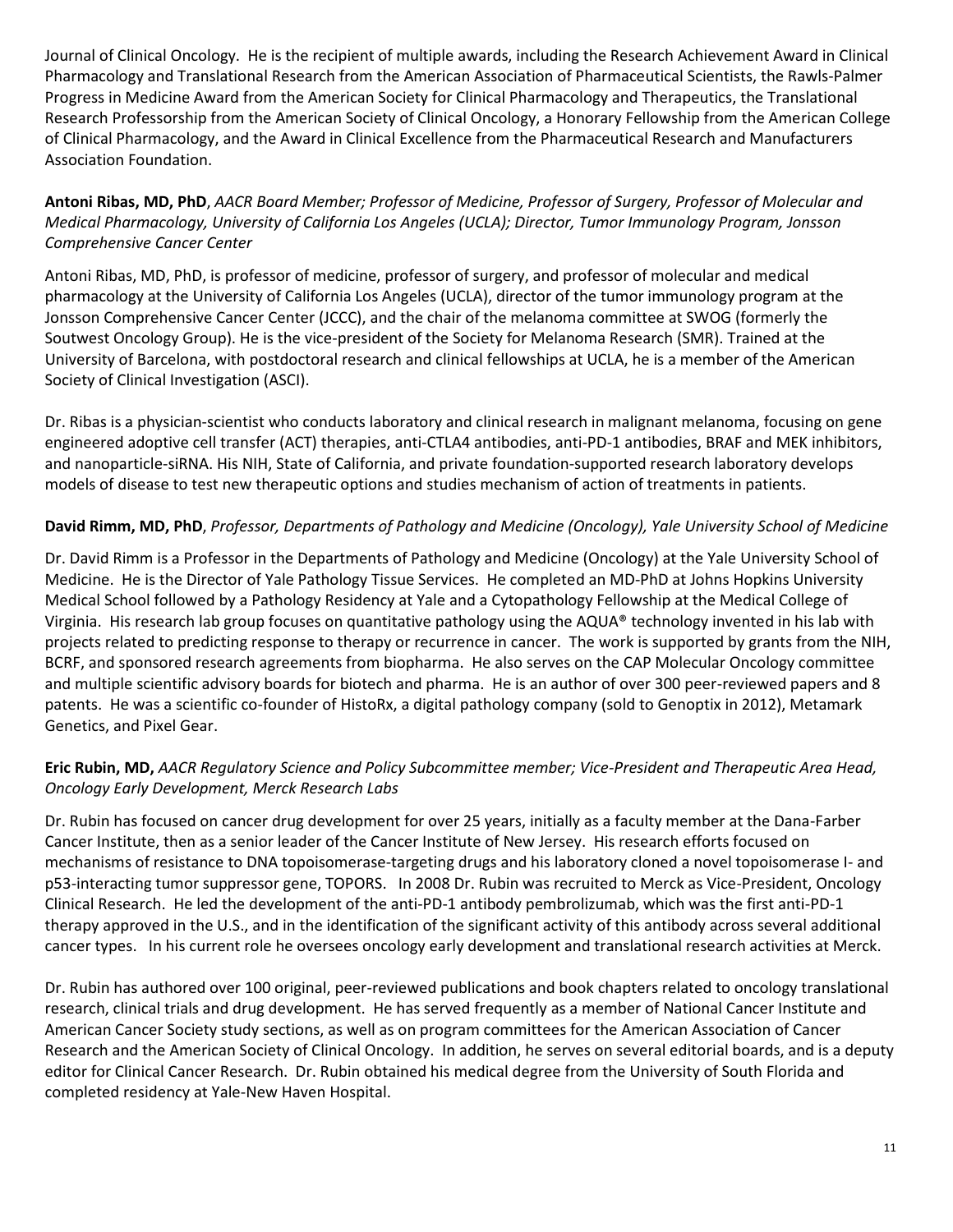**Lawrence Schwartz, MD**, *Professor of Radiology, Chairman of the Department of Radiology, Columbia University College of Physicians and Surgeons*

Dr. Schwartz is a Professor of Radiology at Columbia University College of Physicians and Surgeons and Chairman of the Department of Radiology. Dr. Schwartz's academic interests are in the development of novel imaging biomarkers in oncology, both clinical care and drug discovery. He is an active member of the Quantitative Imaging Biomarker Alliance and the Oncology Biomarker Qualification Initiative. Dr Schwartz chairs the imaging committees of the NCTN groups Alliance and SWOG. In addition he is Principal Investigator of the FNIH VolPact Study and a member of the RECIST Committee.

His research has focused on new computational and functional techniques that utilize physiologic imaging and advanced image processing to assess and correlate imaging characteristics with molecular features of disease processes, in particular solid tumors of the chest, abdomen and pelvis.

### **Elad Sharon, MD, MPH**, *Senior Investigator, Cancer Therapy Evaluation Program, National Cancer Institute*

Elad Sharon, MD, MPH, is a Senior Investigator in the Cancer Therapy Evaluation Program (CTEP) within the National Cancer Institute (NCI), where he co-directs immunotherapy drug development efforts within CTEP's networks. As an organization, CTEP sponsors over 900 clinical trials, primarily focused on the United States and Canada, but also through academic partners throughout the world. Immunotherapy is a rapidly expanding focus of NCI-sponsored clinical trials, and CTEP is expanding those efforts in rare tumors and explore novel combinations of immune therapies and targeted therapies. Dr. Sharon has a particular interest in expanding the scientific understanding of immune suppression and its relationship to cancer progression and metastasis as well as other questions of basic tumor immunology that can enhance the NCI's ability to anticipate the direction of future research efforts. In his role at CTEP, Dr. Sharon works with academic investigators as well as pharmaceutical company collaborators to carry out the clinical development of promising new cancer therapies. He serves as both an expert in immunotherapy and in clinical trial design, and his input is sought by industry and academic collaborators from across the globe. His current portfolio includes vaccines, immune stimulators, antibody-drug conjugates, and immune checkpoint inhibitors, as well as other targeted agents. As part of his efforts, he leads CTEP drug development project teams in conjunction with leading immunotherapy experts from across the United States and Canada. In addition, he serves as an associate investigator on several trials offered at the NCI's Developmental Therapeutics Clinic on the NIH main campus in Bethesda, Maryland. Dr. Sharon also oversees the Molecular Profiling based Assignment of Cancer Therapeutics, or M-PACT, trial, which is one of the first precision medicine initiatives to use a randomized trial design to assess if the assignment of treatment based on genetic screening can improve the rate and duration of response in patients with advanced solid tumors. His previous research at the NCI focused on mesothelioma and clinical trials of targeted therapies, including immunotoxins. Dr. Sharon also has a particular interest in clinical effectiveness, the evaluation of the economics of cancer care, and using big data efforts in healthcare to advance the NCI's mission. In 2008, Dr. Sharon worked as a guest at the Brookings Institution, helping plan and manage panels for the Friends of Cancer Research inaugural Conference on Clinical Cancer Research in conjunction with the Brookings Institution. The aim of the conference was to find consensus among stakeholders to find solutions to critical questions regarding the future of clinical cancer research, and it has continued every year since that time with the participation of some of the leading figures of the oncology community. More recently, Dr. Sharon has co-directed an educational course on the "Economics of Cancer Care" as an educational seminar and conference offered in conjunction with the 2015 and 2016 annual meetings of the American Society of Clinical Oncology. Dr. Sharon completed his undergraduate training at the University of Texas, and he received his M.D. from Baylor College of Medicine in Houston, Texas. He completed his internal medicine residency at Emory University. He obtained his hematology and medical oncology fellowship training at the National Institutes of Health, and during his fellowship, he obtained a Master of Public Health degree at the Harvard School of Public Health.

### **Lillian L. Siu, MD,** *Professor of Medicine, Princess Margaret Cancer Centre, Toronto, Canada*

Dr. Siu is a senior medical oncologist at Princess Margaret Cancer Centre since 1998, and has been a Professor of Medicine at the University of Toronto since 2009. She is the Director of the Phase I Program and Co-Director of the Bras and Family Drug Development Program at Princess Margaret Cancer Centre. Dr. Siu currently serves on the Board of Directors for the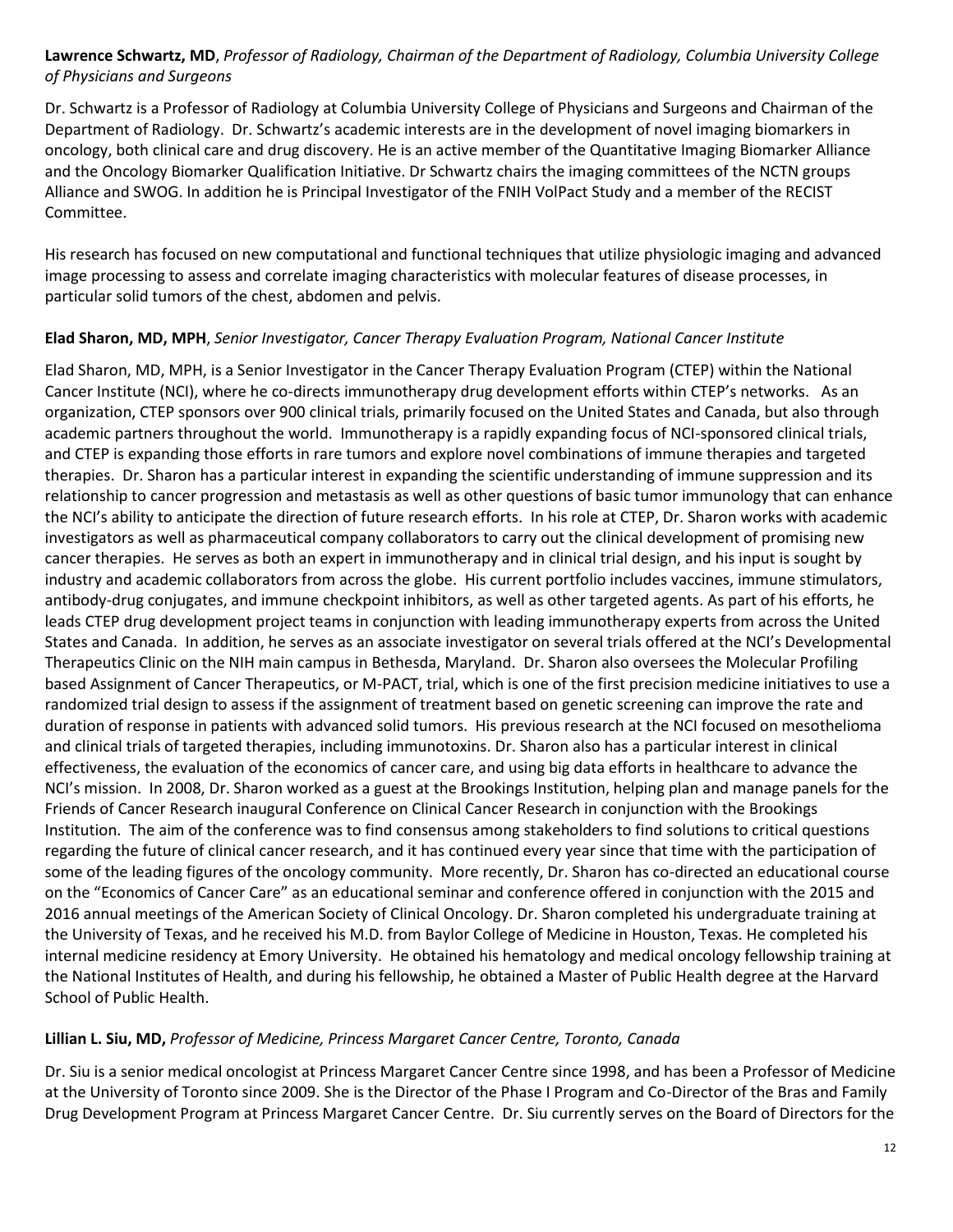American Society of Clinical Oncology (ASCO) for a four-year term (2012-2016). She also served as a member of the Nomination Committee for the American Association for Cancer Research (AACR) (2014-2016).

Dr. Siu's major research focus is in the area of new anticancer drug development, particularly with respect to phase I trials and head and neck malignancies. She is the Principal Investigator of a phase I cooperative agreement UM1 award (2014- 2019) sponsored by the United States National Cancer Institute. In addition to her active research in early phase clinical trials, she has been leading genomics initiatives and immuno-oncology trials at the Princess Margaret Cancer Centre.

Internationally, Dr. Siu was the recipient of the US NCI Michaele C. Christian Award in Oncology Drug Development in 2010. In 2016, she is awarded the University of Toronto Department of Medicine Eaton Scholar Researcher. She was the ASCO Conquer Cancer Foundation Grants Selection Committee Chair in 2009-10, and the Chairperson of the AACR Education Committee and Co-Chairperson of the Scientific Committee for the 2012 Annual Meeting. Dr. Siu has published over 240 peer-reviewed manuscripts, and she is currently a scientific editor for Cancer Discovery and is on the editorial board for the Journal of Clinical Oncology and JAMA Oncology.

### **Raji Sridhara, PhD**, *Division Director of Division of Biometrics V, Office of Biostatistics, Office of Hematology Oncology Products and Division of Medical Imaging Products, Center for Drug Evaluation and Research, FDA*

Rajeshwari Sridhara, Ph.D. is the Division Director of Division of Biometrics V, Office of Biostatistics which supports Office of Hematology Oncology Products and Division of Medical Imaging Products at the Center for Drug Evaluation and Research. As a leader in the field, she routinely presents regulatory policies and scientific philosophy of the Office at national and international professional meetings including oncology drug advisory committee meetings. Dr. Sridhara has contributed in the understanding and addressing the statistical issues that are unique to the oncology disease area. She has worked on regulatory guidance documents and extensively published in refereed journals.

### **Mario Sznol, MD**, *Professor of Internal Medicine, Associate Chief of Medical Oncology, Translational Research Leader of the Melanoma-Renal Cancer Disease-Associated Research Team, Co-Director of Yale SPORE in Skin Cancer, Yale University School of Medicine*

Dr. Mario Sznol graduated from Rice University and Baylor College of Medicine (BCM) in Houston, Texas. He trained in internal medicine at BCM and completed a medical oncology fellowship in the Department of Neoplastic Diseases, Mount Sinai Hospital, New York. He spent the next twelve years in the Biologics Evaluation Section (BES), Investigational Drug Branch (IDB), Cancer Therapy Evaluation Program of the National Cancer Institute, and was Head of the BES from 1994- 1999. He attended on the inpatient units of the Biological Response Modifiers Program, NCI, from 1988-1996 and the Immunotherapy Service of the Surgery Branch, NCI, from 1997-1999. From 1999-2004 he served as Vice President of Clinical Development and Executive Officer of Vion Pharmaceuticals in New Haven, Connecticut. In 2004 he joined the medical oncology faculty of the Yale University School of Medicine as co-leader of the Melanoma Program and is currently Professor of Internal Medicine, Associate Chief of Medical Oncology, Translational Research Leader of the Melanoma-Renal Cancer Disease-Associated Research Team, and Co-Director of Yale SPORE in Skin Cancer. He has a long-standing interest in and focuses on phase 1 clinical trials of immunotherapy agents and new drug development for melanoma and renal cell carcinoma.

### **Shenghui Tang, PhD**, *Team Leader, Division of Oncology Products 1 (Breast, Gynecologic/Supportive care, Genitourinary), Division of Biometrics V, Office of Biostatistics, Center for Drug Evaluation and Research, U.S. Food and Drug Administration*

Dr. Shenghui Tang is team leader for the Division of Oncology Products 1 (Breast, Gynecologic/Supportive care, Genitourinary) in the Division of Biometrics V of the Office of Biostatistics, Center for Drug Evaluation and Research, U.S. Food and Drug Administration. Prior to becoming team leader he was a primary reviewer for Investigational New Drugs and New Drug Applications reviewed in the Office of Hematology and Oncology Products. He received his PhD from the University of Iowa. Dr. Tang has been with the FDA since 2003 and has expertise in the design and analysis of oncology trials.